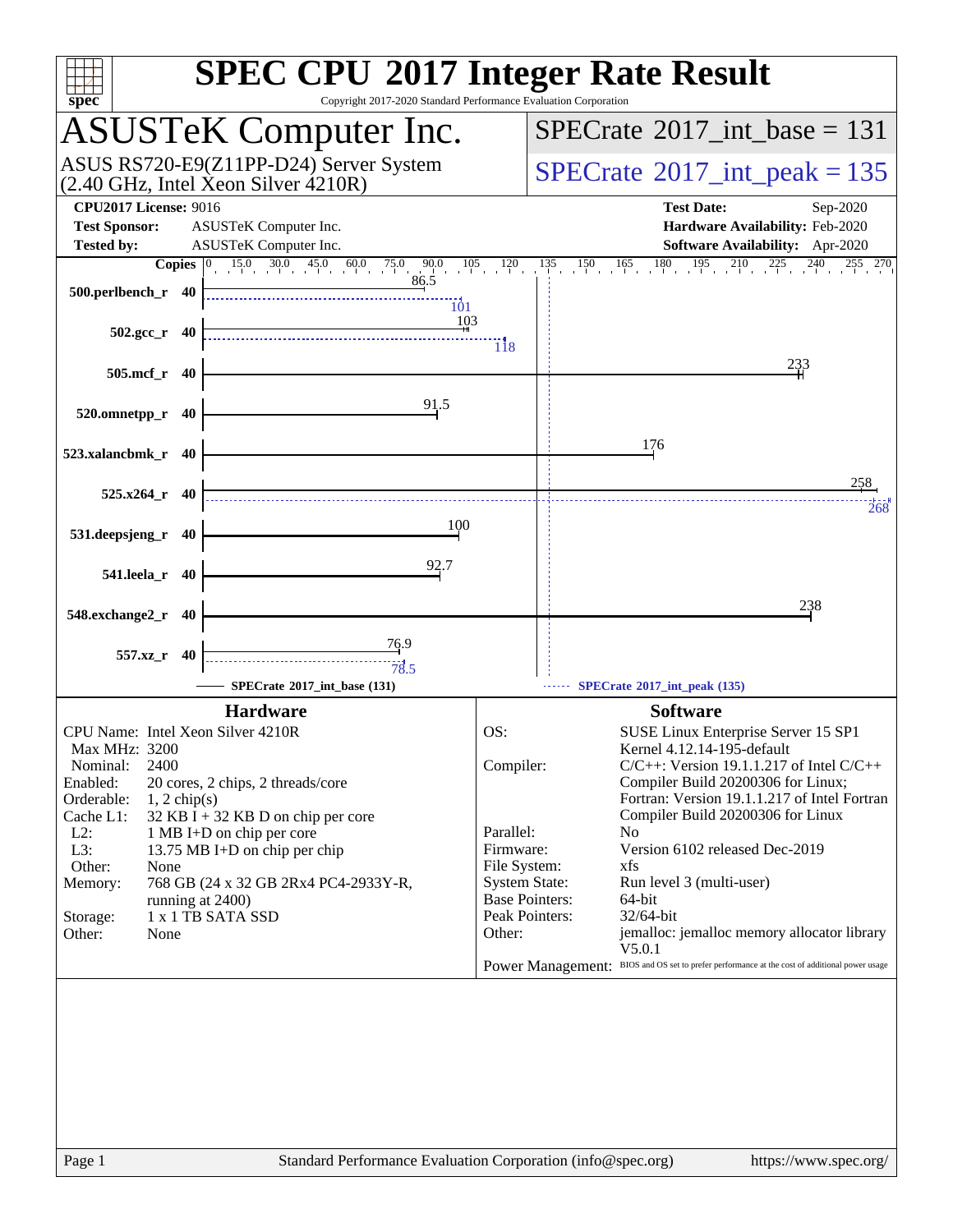

Copyright 2017-2020 Standard Performance Evaluation Corporation

## ASUSTeK Computer Inc.

 $SPECTate$ <sup>®</sup>[2017\\_int\\_base =](http://www.spec.org/auto/cpu2017/Docs/result-fields.html#SPECrate2017intbase) 131

ASUS RS720-E9(Z11PP-D24) Server System  $(2.40 \text{ GHz}, \text{ Intel Xeon Silver } 4210\text{R})$  [SPECrate](http://www.spec.org/auto/cpu2017/Docs/result-fields.html#SPECrate2017intpeak)®[2017\\_int\\_peak = 1](http://www.spec.org/auto/cpu2017/Docs/result-fields.html#SPECrate2017intpeak)35

**[Test Sponsor:](http://www.spec.org/auto/cpu2017/Docs/result-fields.html#TestSponsor)** ASUSTeK Computer Inc. **[Hardware Availability:](http://www.spec.org/auto/cpu2017/Docs/result-fields.html#HardwareAvailability)** Feb-2020

**[CPU2017 License:](http://www.spec.org/auto/cpu2017/Docs/result-fields.html#CPU2017License)** 9016 **[Test Date:](http://www.spec.org/auto/cpu2017/Docs/result-fields.html#TestDate)** Sep-2020 **[Tested by:](http://www.spec.org/auto/cpu2017/Docs/result-fields.html#Testedby)** ASUSTeK Computer Inc. **[Software Availability:](http://www.spec.org/auto/cpu2017/Docs/result-fields.html#SoftwareAvailability)** Apr-2020

#### **[Results Table](http://www.spec.org/auto/cpu2017/Docs/result-fields.html#ResultsTable)**

|                                   | <b>Base</b>   |                |              |                |              |                | <b>Peak</b> |               |                |              |                |              |                |              |
|-----------------------------------|---------------|----------------|--------------|----------------|--------------|----------------|-------------|---------------|----------------|--------------|----------------|--------------|----------------|--------------|
| <b>Benchmark</b>                  | <b>Copies</b> | <b>Seconds</b> | <b>Ratio</b> | <b>Seconds</b> | <b>Ratio</b> | <b>Seconds</b> | Ratio       | <b>Copies</b> | <b>Seconds</b> | <b>Ratio</b> | <b>Seconds</b> | <b>Ratio</b> | <b>Seconds</b> | <b>Ratio</b> |
| $500.$ perlbench_r                | 40            | 735            | 86.6         | 737            | 86.4         | 736            | 86.5        | 40            | 631            | 101          | 630            | 101          | 631            | <u>101</u>   |
| $502.\text{gcc}_r$                | 40            | 556            | 102          | 546            | 104          | 548            | 103         | 40            | 480            | 118          | 479            | 118          | 479            | 118          |
| $505$ .mcf r                      | 40            | 277            | 233          | 277            | 233          | 275            | 235         | 40            | 277            | 233          | 277            | 233          | 275            | 235          |
| 520.omnetpp_r                     | 40            | 574            | 91.5         | 575            | 91.3         | 572            | 91.7        | 40            | 574            | 91.5         | 575            | 91.3         | 572            | 91.7         |
| 523.xalancbmk r                   | 40            | 240            | 176          | 240            | 176          | 240            | 176         | 40            | 240            | 176          | 240            | 176          | 240            | 176          |
| 525.x264 r                        | 40            | 272            | 258          | 265            | 264          | 272            | 258         | 40            | 267            | 262          | 260            | 269          | 261            | 268          |
| 531.deepsjeng_r                   | 40            | 458            | 100          | 457            | 100          | 458            | <b>100</b>  | 40            | 458            | 100          | 457            | 100          | 458            | <b>100</b>   |
| 541.leela r                       | 40            | 714            | 92.7         | 715            | 92.6         | 715            | 92.7        | 40            | 714            | 92.7         | 715            | 92.6         | 715            | 92.7         |
| 548.exchange2_r                   | 40            | 441            | 238          | 440            | 238          | 441            | 238         | 40            | 441            | 238          | 440            | 238          | 441            | 238          |
| $557.xz$ r                        | 40            | 562            | 76.9         | 561            | 77.0         | 565            | 76.5        | 40            | 551            | 78.4         | 550            | 78.5         | 548            | 78.8         |
| $SPECrate^{\circ}2017$ int base = |               |                | 131          |                |              |                |             |               |                |              |                |              |                |              |

**[SPECrate](http://www.spec.org/auto/cpu2017/Docs/result-fields.html#SPECrate2017intpeak)[2017\\_int\\_peak =](http://www.spec.org/auto/cpu2017/Docs/result-fields.html#SPECrate2017intpeak) 135**

Results appear in the [order in which they were run.](http://www.spec.org/auto/cpu2017/Docs/result-fields.html#RunOrder) Bold underlined text [indicates a median measurement.](http://www.spec.org/auto/cpu2017/Docs/result-fields.html#Median)

#### **[Compiler Notes](http://www.spec.org/auto/cpu2017/Docs/result-fields.html#CompilerNotes)**

The inconsistent Compiler version information under Compiler Version section is due to a discrepancy in Intel Compiler. The correct version of C/C++ compiler is: Version 19.1.1.217 Build 20200306 Compiler for Linux The correct version of Fortran compiler is: Version 19.1.1.217 Build 20200306 Compiler for Linux

### **[Submit Notes](http://www.spec.org/auto/cpu2017/Docs/result-fields.html#SubmitNotes)**

 The numactl mechanism was used to bind copies to processors. The config file option 'submit' was used to generate numactl commands to bind each copy to a specific processor. For details, please see the config file.

### **[Operating System Notes](http://www.spec.org/auto/cpu2017/Docs/result-fields.html#OperatingSystemNotes)**

 Stack size set to unlimited using "ulimit -s unlimited" OS set to performance mode via cpupower frequency-set -g performance

### **[Environment Variables Notes](http://www.spec.org/auto/cpu2017/Docs/result-fields.html#EnvironmentVariablesNotes)**

Environment variables set by runcpu before the start of the run: LD\_LIBRARY\_PATH = "/191u1/lib/intel64:/191u1/lib/ia32:/191u1/je5.0.1-32" MALLOC\_CONF = "retain:true"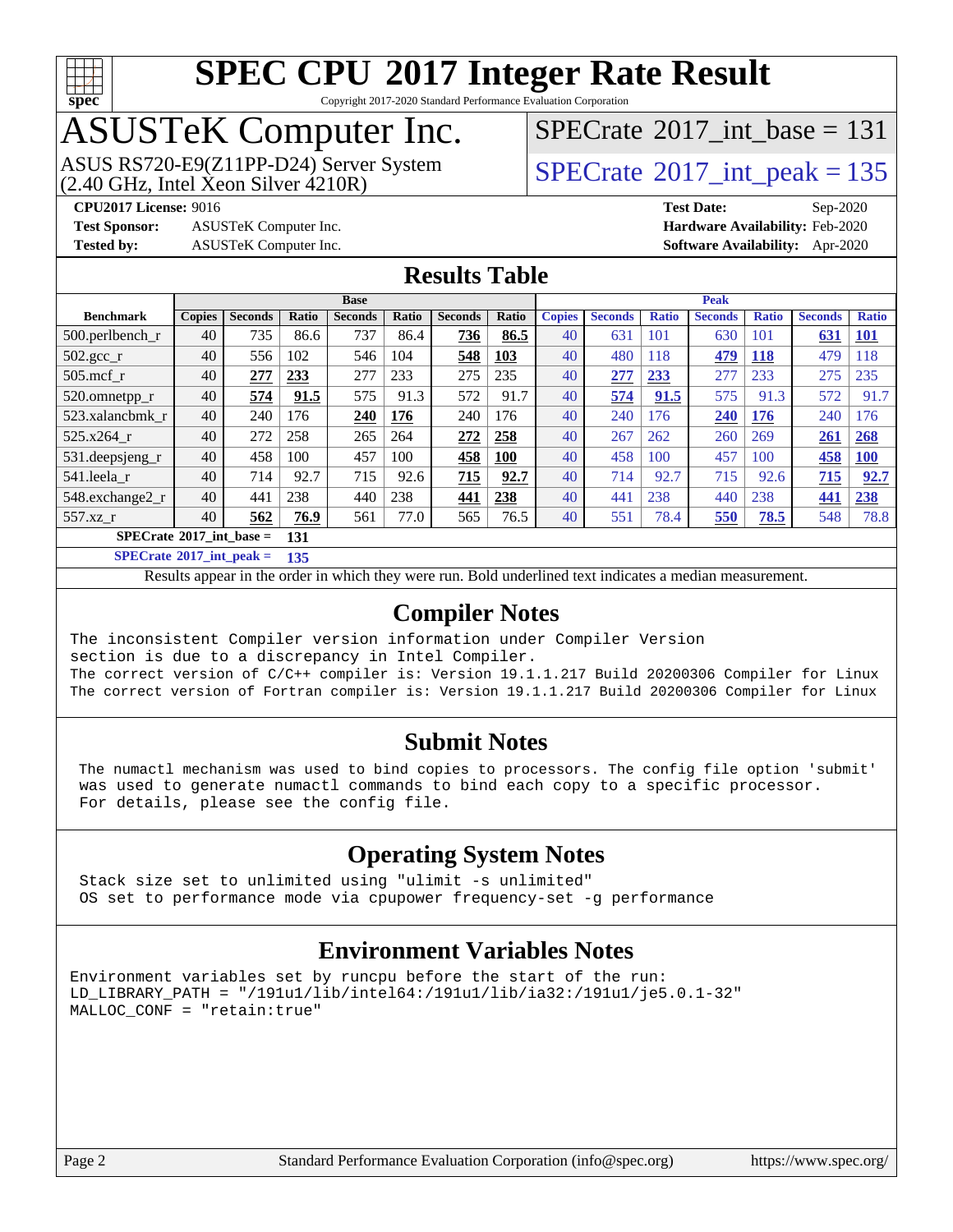

Copyright 2017-2020 Standard Performance Evaluation Corporation

### ASUSTeK Computer Inc.

 $(2.40 \text{ GHz}, \text{Intel } \hat{X}$ con Silver  $4210R$ ) ASUS RS720-E9(Z11PP-D24) Server System  $\sqrt{SPECrate}$  $\sqrt{SPECrate}$  $\sqrt{SPECrate}$  SQ17\_int\_peak = 135

 $SPECTate$ <sup>®</sup>[2017\\_int\\_base =](http://www.spec.org/auto/cpu2017/Docs/result-fields.html#SPECrate2017intbase) 131

**[Test Sponsor:](http://www.spec.org/auto/cpu2017/Docs/result-fields.html#TestSponsor)** ASUSTeK Computer Inc. **[Hardware Availability:](http://www.spec.org/auto/cpu2017/Docs/result-fields.html#HardwareAvailability)** Feb-2020 **[Tested by:](http://www.spec.org/auto/cpu2017/Docs/result-fields.html#Testedby)** ASUSTeK Computer Inc. **[Software Availability:](http://www.spec.org/auto/cpu2017/Docs/result-fields.html#SoftwareAvailability)** Apr-2020

**[CPU2017 License:](http://www.spec.org/auto/cpu2017/Docs/result-fields.html#CPU2017License)** 9016 **[Test Date:](http://www.spec.org/auto/cpu2017/Docs/result-fields.html#TestDate)** Sep-2020

#### **[General Notes](http://www.spec.org/auto/cpu2017/Docs/result-fields.html#GeneralNotes)**

 Binaries compiled on a system with 1x Intel Core i9-7980XE CPU + 64GB RAM memory using Redhat Enterprise Linux 8.0 Transparent Huge Pages enabled by default Prior to runcpu invocation Filesystem page cache synced and cleared with: sync; echo 3> /proc/sys/vm/drop\_caches runcpu command invoked through numactl i.e.: numactl --interleave=all runcpu <etc>

NA: The test sponsor attests, as of date of publication, that CVE-2017-5754 (Meltdown) is mitigated in the system as tested and documented. Yes: The test sponsor attests, as of date of publication, that CVE-2017-5753 (Spectre variant 1) is mitigated in the system as tested and documented. Yes: The test sponsor attests, as of date of publication, that CVE-2017-5715 (Spectre variant 2) is mitigated in the system as tested and documented.

The jemalloc library was configured and built at default for 32bit (i686) and 64bit (x86\_64) targets; built with the RedHat Enterprise 7.5, and the system compiler gcc 4.8.5; sources available from jemalloc.net or <https://github.com/jemalloc/jemalloc/releases>

### **[Platform Notes](http://www.spec.org/auto/cpu2017/Docs/result-fields.html#PlatformNotes)**

BIOS Configuration: VT-d = Disabled Patrol Scrub = Disabled ENERGY\_PERF\_BIAS\_CFG mode = performance Engine Boost =  $Level3(Max)$ LLC dead line allc = Disabled SR-IOV Support = Disabled CSM Support = Disabled

 Sysinfo program /191u1/bin/sysinfo Rev: r6365 of 2019-08-21 295195f888a3d7edb1e6e46a485a0011 running on linux-628j Mon Sep 14 17:29:53 2020

 SUT (System Under Test) info as seen by some common utilities. For more information on this section, see <https://www.spec.org/cpu2017/Docs/config.html#sysinfo>

 From /proc/cpuinfo model name : Intel(R) Xeon(R) Silver 4210R CPU @ 2.40GHz 2 "physical id"s (chips)

**(Continued on next page)**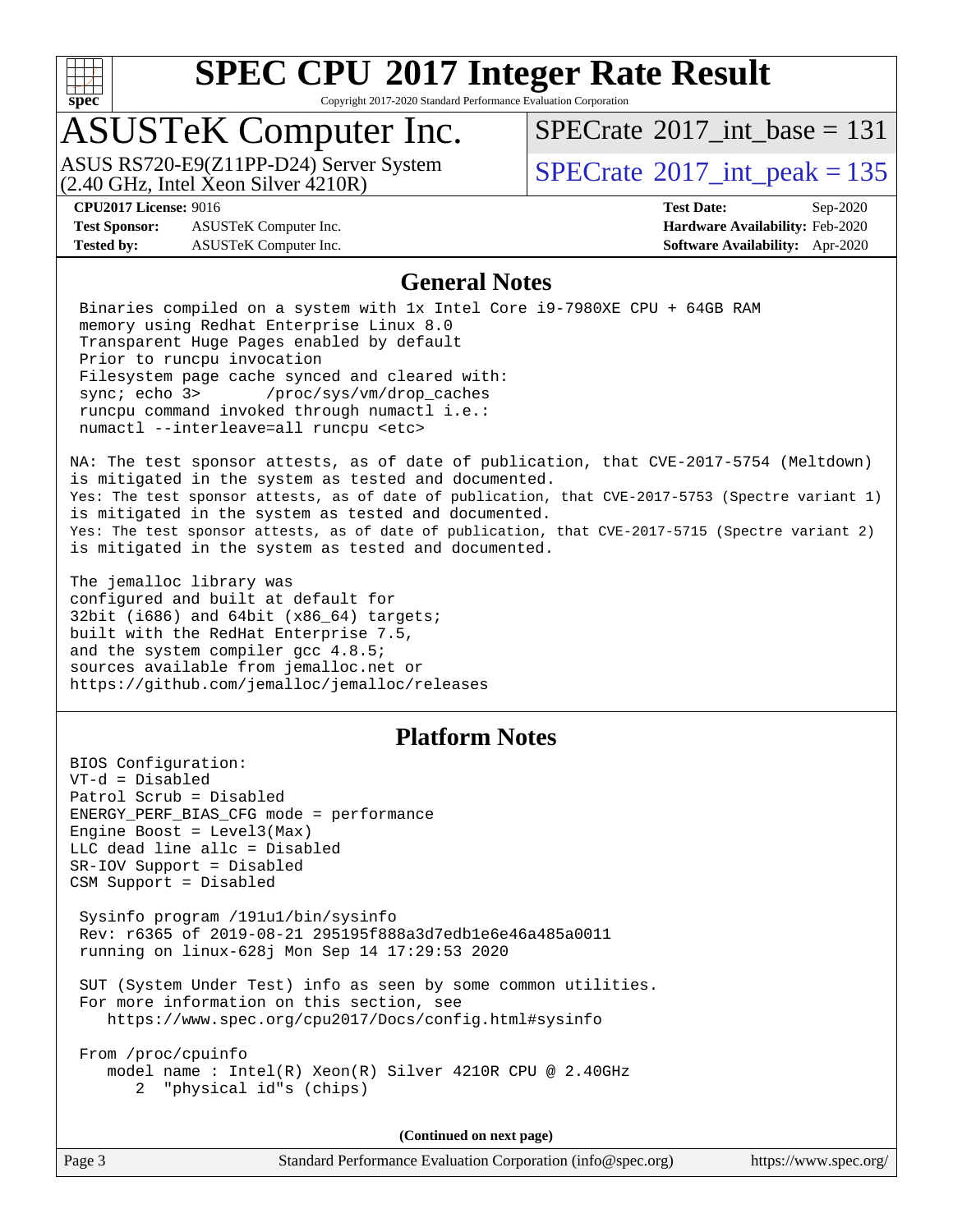

Copyright 2017-2020 Standard Performance Evaluation Corporation

## ASUSTeK Computer Inc.

(2.40 GHz, Intel Xeon Silver 4210R) ASUS RS720-E9(Z11PP-D24) Server System  $SPECrate^{\circ}2017$  $SPECrate^{\circ}2017$  int peak = 135

 $SPECTate$ <sup>®</sup>[2017\\_int\\_base =](http://www.spec.org/auto/cpu2017/Docs/result-fields.html#SPECrate2017intbase) 131

**[Test Sponsor:](http://www.spec.org/auto/cpu2017/Docs/result-fields.html#TestSponsor)** ASUSTeK Computer Inc. **[Hardware Availability:](http://www.spec.org/auto/cpu2017/Docs/result-fields.html#HardwareAvailability)** Feb-2020 **[Tested by:](http://www.spec.org/auto/cpu2017/Docs/result-fields.html#Testedby)** ASUSTeK Computer Inc. **[Software Availability:](http://www.spec.org/auto/cpu2017/Docs/result-fields.html#SoftwareAvailability)** Apr-2020

**[CPU2017 License:](http://www.spec.org/auto/cpu2017/Docs/result-fields.html#CPU2017License)** 9016 **[Test Date:](http://www.spec.org/auto/cpu2017/Docs/result-fields.html#TestDate)** Sep-2020

#### **[Platform Notes \(Continued\)](http://www.spec.org/auto/cpu2017/Docs/result-fields.html#PlatformNotes)**

Page 4 Standard Performance Evaluation Corporation [\(info@spec.org\)](mailto:info@spec.org) <https://www.spec.org/> 40 "processors" cores, siblings (Caution: counting these is hw and system dependent. The following excerpts from /proc/cpuinfo might not be reliable. Use with caution.) cpu cores : 10 siblings : 20 physical 0: cores 0 1 2 3 4 8 9 10 11 12 physical 1: cores 0 1 2 3 4 8 9 10 11 12 From lscpu: Architecture: x86\_64 CPU op-mode(s): 32-bit, 64-bit Byte Order: Little Endian Address sizes: 46 bits physical, 48 bits virtual  $CPII(s):$  40 On-line CPU(s) list: 0-39 Thread(s) per core: 2 Core(s) per socket: 10 Socket(s): 2 NUMA node(s): 2 Vendor ID: GenuineIntel CPU family: 6 Model: 85 Model name: Intel(R) Xeon(R) Silver 4210R CPU @ 2.40GHz Stepping: 7 CPU MHz: 2400.000 CPU max MHz: 3200.0000 CPU min MHz: 1000.0000 BogoMIPS: 4800.00 Virtualization: VT-x L1d cache: 32K L1i cache: 32K L2 cache: 1024K L3 cache: 14080K NUMA node0 CPU(s): 0-9,20-29 NUMA node1 CPU(s): 10-19,30-39 Flags: fpu vme de pse tsc msr pae mce cx8 apic sep mtrr pge mca cmov pat pse36 clflush dts acpi mmx fxsr sse sse2 ss ht tm pbe syscall nx pdpe1gb rdtscp lm constant\_tsc art arch\_perfmon pebs bts rep\_good nopl xtopology nonstop\_tsc cpuid aperfmperf pni pclmulqdq dtes64 monitor ds\_cpl vmx smx est tm2 ssse3 sdbg fma cx16 xtpr pdcm pcid dca sse4\_1 sse4\_2 x2apic movbe popcnt tsc\_deadline\_timer aes xsave avx f16c rdrand lahf\_lm abm 3dnowprefetch cpuid\_fault epb cat\_l3 cdp\_l3 invpcid\_single intel\_ppin ssbd mba ibrs ibpb stibp ibrs\_enhanced tpr\_shadow vnmi flexpriority ept vpid fsgsbase tsc\_adjust bmi1 hle avx2 smep bmi2 erms invpcid rtm cqm mpx rdt\_a avx512f avx512dq rdseed adx smap clflushopt clwb intel\_pt avx512cd avx512bw avx512vl xsaveopt xsavec xgetbv1 xsaves cqm\_llc cqm\_occup\_llc cqm\_mbm\_total cqm\_mbm\_local dtherm ida arat pln pts pku ospke avx512\_vnni md\_clear flush\_l1d arch\_capabilities **(Continued on next page)**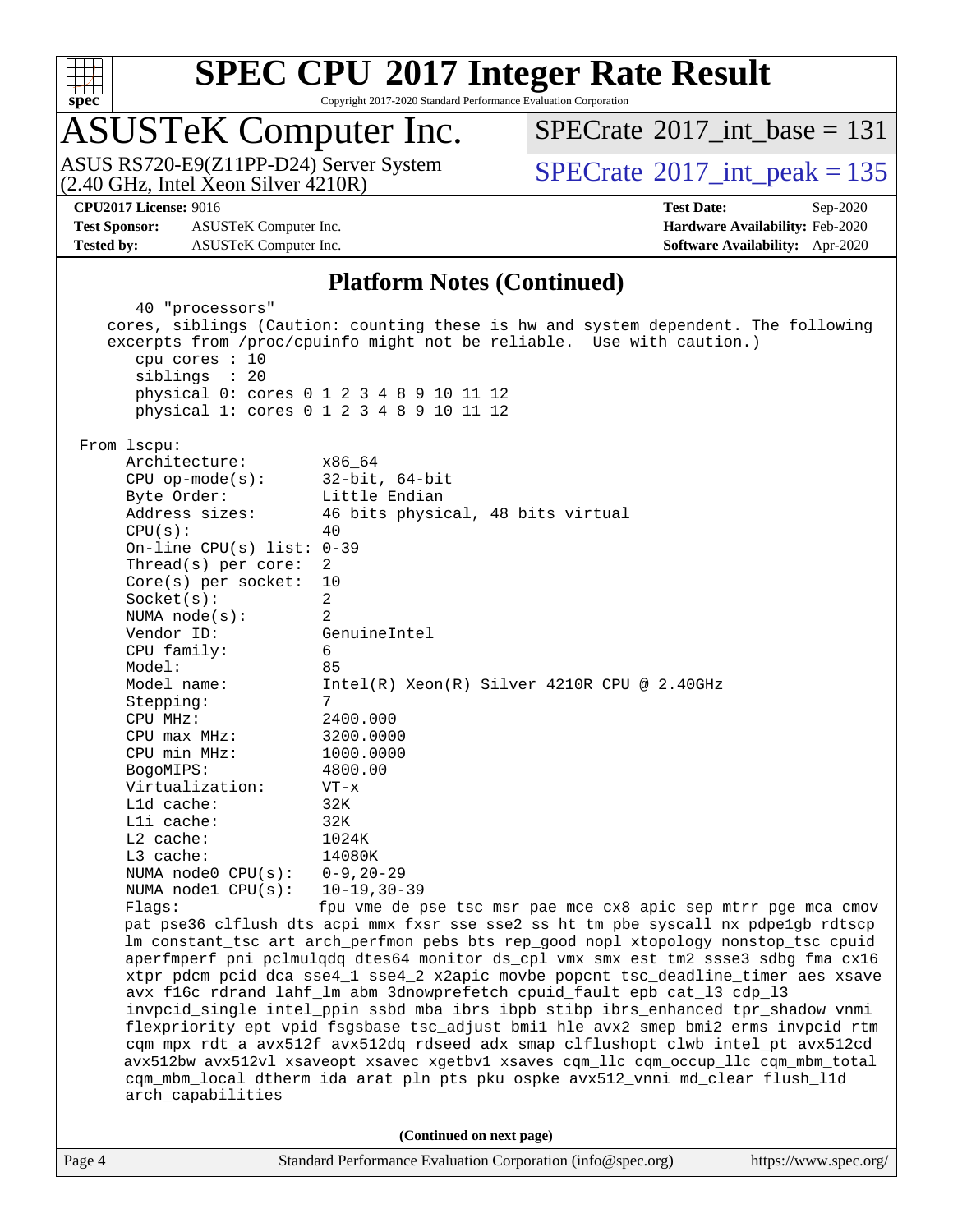

Copyright 2017-2020 Standard Performance Evaluation Corporation

### ASUSTeK Computer Inc.

 $(2.40 \text{ GHz}, \text{Intel } \hat{\text{X}}$ con Silver  $4210\text{R}$ ) ASUS RS720-E9(Z11PP-D24) Server System  $SPECrate^{\circ}2017$  $SPECrate^{\circ}2017$  int peak = 135

 $SPECTate$ <sup>®</sup>[2017\\_int\\_base =](http://www.spec.org/auto/cpu2017/Docs/result-fields.html#SPECrate2017intbase) 131

**[Test Sponsor:](http://www.spec.org/auto/cpu2017/Docs/result-fields.html#TestSponsor)** ASUSTeK Computer Inc. **[Hardware Availability:](http://www.spec.org/auto/cpu2017/Docs/result-fields.html#HardwareAvailability)** Feb-2020 **[Tested by:](http://www.spec.org/auto/cpu2017/Docs/result-fields.html#Testedby)** ASUSTeK Computer Inc. **[Software Availability:](http://www.spec.org/auto/cpu2017/Docs/result-fields.html#SoftwareAvailability)** Apr-2020

**[CPU2017 License:](http://www.spec.org/auto/cpu2017/Docs/result-fields.html#CPU2017License)** 9016 **[Test Date:](http://www.spec.org/auto/cpu2017/Docs/result-fields.html#TestDate)** Sep-2020

#### **[Platform Notes \(Continued\)](http://www.spec.org/auto/cpu2017/Docs/result-fields.html#PlatformNotes)**

 /proc/cpuinfo cache data cache size : 14080 KB From numactl --hardware WARNING: a numactl 'node' might or might not correspond to a physical chip. available: 2 nodes (0-1) node 0 cpus: 0 1 2 3 4 5 6 7 8 9 20 21 22 23 24 25 26 27 28 29 node 0 size: 385615 MB node 0 free: 385049 MB node 1 cpus: 10 11 12 13 14 15 16 17 18 19 30 31 32 33 34 35 36 37 38 39 node 1 size: 387037 MB node 1 free: 386631 MB node distances: node 0 1 0: 10 21 1: 21 10 From /proc/meminfo MemTotal: 791197072 kB HugePages\_Total: 0 Hugepagesize: 2048 kB From /etc/\*release\* /etc/\*version\* os-release: NAME="SLES" VERSION="15-SP1" VERSION\_ID="15.1" PRETTY\_NAME="SUSE Linux Enterprise Server 15 SP1" ID="sles" ID\_LIKE="suse" ANSI\_COLOR="0;32" CPE\_NAME="cpe:/o:suse:sles:15:sp1" uname -a: Linux linux-628j 4.12.14-195-default #1 SMP Tue May 7 10:55:11 UTC 2019 (8fba516) x86\_64 x86\_64 x86\_64 GNU/Linux Kernel self-reported vulnerability status: CVE-2018-3620 (L1 Terminal Fault): Not affected Microarchitectural Data Sampling: Not affected CVE-2017-5754 (Meltdown): Not affected CVE-2018-3639 (Speculative Store Bypass): Mitigation: Speculative Store Bypass disabled via prctl and seccomp CVE-2017-5753 (Spectre variant 1): Mitigation: \_\_user pointer sanitization CVE-2017-5715 (Spectre variant 2): Mitigation: Enhanced IBRS, IBPB: conditional, **(Continued on next page)**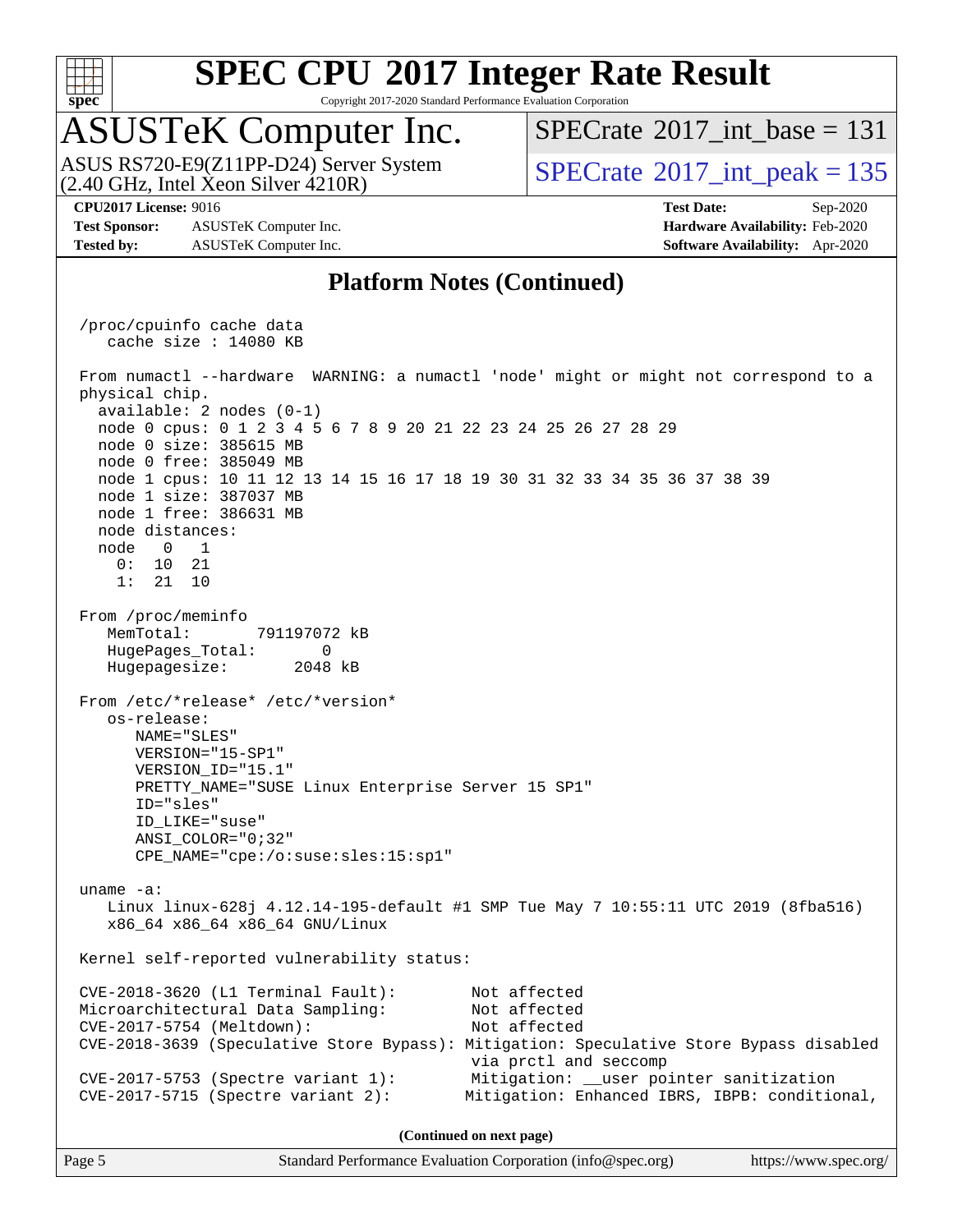

Copyright 2017-2020 Standard Performance Evaluation Corporation

### ASUSTeK Computer Inc.

ASUS RS720-E9(Z11PP-D24) Server System  $(2.40 \text{ GHz}, \text{ Intel Xeon Silver } 4210\text{R})$  [SPECrate](http://www.spec.org/auto/cpu2017/Docs/result-fields.html#SPECrate2017intpeak)®[2017\\_int\\_peak = 1](http://www.spec.org/auto/cpu2017/Docs/result-fields.html#SPECrate2017intpeak)35

 $SPECTate$ <sup>®</sup>[2017\\_int\\_base =](http://www.spec.org/auto/cpu2017/Docs/result-fields.html#SPECrate2017intbase) 131

**[Test Sponsor:](http://www.spec.org/auto/cpu2017/Docs/result-fields.html#TestSponsor)** ASUSTeK Computer Inc. **[Hardware Availability:](http://www.spec.org/auto/cpu2017/Docs/result-fields.html#HardwareAvailability)** Feb-2020 **[Tested by:](http://www.spec.org/auto/cpu2017/Docs/result-fields.html#Testedby)** ASUSTeK Computer Inc. **[Software Availability:](http://www.spec.org/auto/cpu2017/Docs/result-fields.html#SoftwareAvailability)** Apr-2020

**[CPU2017 License:](http://www.spec.org/auto/cpu2017/Docs/result-fields.html#CPU2017License)** 9016 **[Test Date:](http://www.spec.org/auto/cpu2017/Docs/result-fields.html#TestDate)** Sep-2020

#### **[Platform Notes \(Continued\)](http://www.spec.org/auto/cpu2017/Docs/result-fields.html#PlatformNotes)**

RSB filling

run-level 3 Sep 14 17:29

 SPEC is set to: /191u1 Filesystem Type Size Used Avail Use% Mounted on /dev/sda4 xfs 932G 52G 881G 6% /

 From /sys/devices/virtual/dmi/id BIOS: American Megatrends Inc. 6102 12/05/2019 Vendor: ASUSTeK COMPUTER INC. Product: Z11PP-D24 Series Product Family: Server Serial: System Serial Number

 Additional information from dmidecode follows. WARNING: Use caution when you interpret this section. The 'dmidecode' program reads system data which is "intended to allow hardware to be accurately determined", but the intent may not be met, as there are frequent changes to hardware, firmware, and the "DMTF SMBIOS" standard. Memory:

24x Samsung M393A4K40CB2-CVF 32 GB 2 rank 2933

(End of data from sysinfo program)

#### **[Compiler Version Notes](http://www.spec.org/auto/cpu2017/Docs/result-fields.html#CompilerVersionNotes)**

| C      | $502.\text{qcc r (peak)}$                                                                                                                                                   |                       |
|--------|-----------------------------------------------------------------------------------------------------------------------------------------------------------------------------|-----------------------|
|        | Intel(R) C Compiler for applications running on IA-32, Version 2021.1 NextGen<br>Build 20200304<br>Copyright (C) 1985-2020 Intel Corporation. All rights reserved.          |                       |
| C      | 500.perlbench $r(base)$ 502.qcc $r(base)$ 505.mcf $r(base, peak)$<br>$525.x264_r(base, peak) 557.xz_r(base)$                                                                |                       |
|        | Intel(R) C Compiler for applications running on Intel(R) $64$ , Version 2021.1<br>NextGen Build 20200304<br>Copyright (C) 1985-2020 Intel Corporation. All rights reserved. |                       |
| C      | 500.perlbench $r(\text{peak})$ 557.xz $r(\text{peak})$                                                                                                                      |                       |
|        | (Continued on next page)                                                                                                                                                    |                       |
| Page 6 | Standard Performance Evaluation Corporation (info@spec.org)                                                                                                                 | https://www.spec.org/ |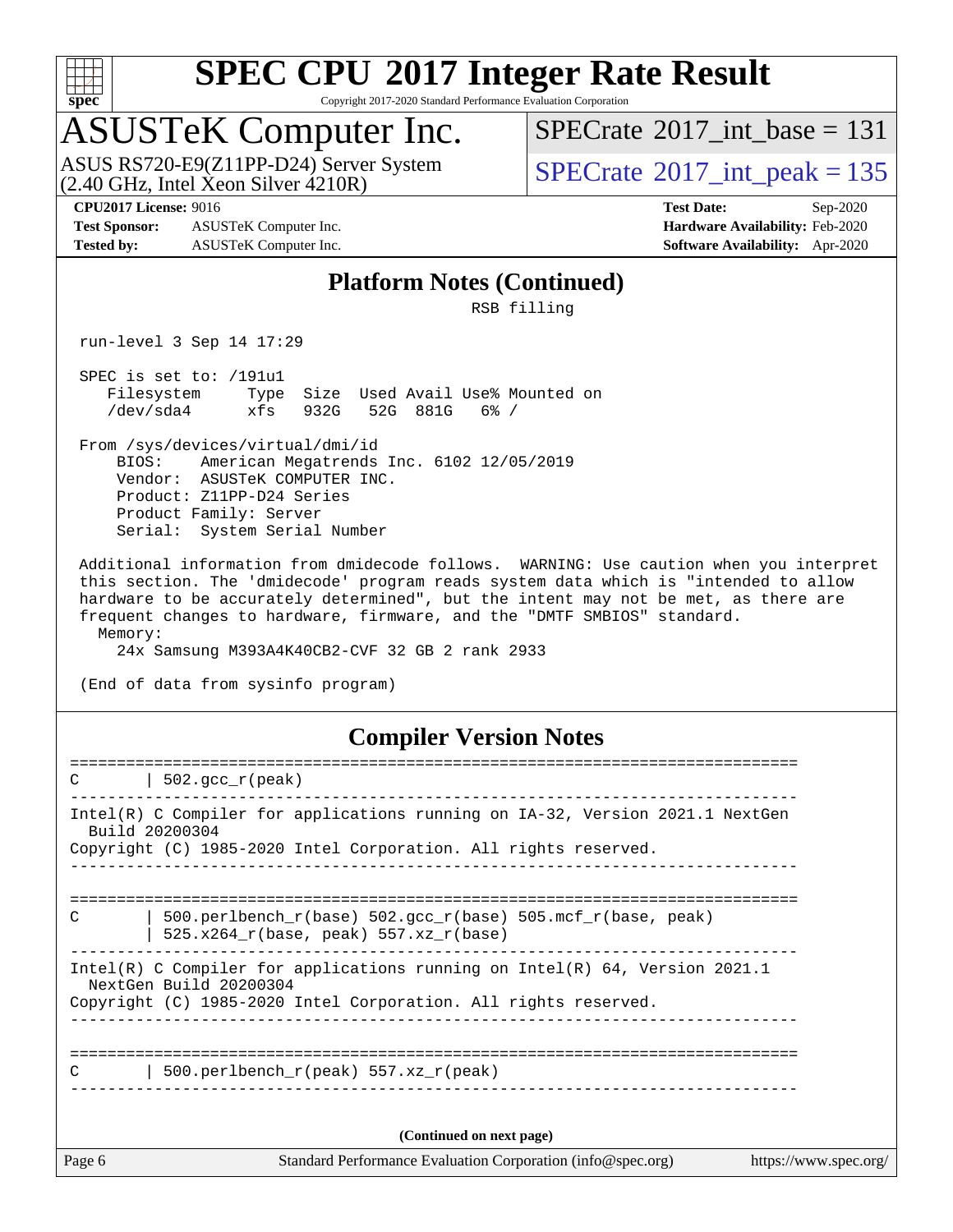

Copyright 2017-2020 Standard Performance Evaluation Corporation

## ASUSTeK Computer Inc.

ASUS RS720-E9(Z11PP-D24) Server System  $(2.40 \text{ GHz}, \text{ Intel Xeon Silver } 4210\text{R})$  [SPECrate](http://www.spec.org/auto/cpu2017/Docs/result-fields.html#SPECrate2017intpeak)®[2017\\_int\\_peak = 1](http://www.spec.org/auto/cpu2017/Docs/result-fields.html#SPECrate2017intpeak)35

 $SPECTate$ <sup>®</sup>[2017\\_int\\_base =](http://www.spec.org/auto/cpu2017/Docs/result-fields.html#SPECrate2017intbase) 131

**[Test Sponsor:](http://www.spec.org/auto/cpu2017/Docs/result-fields.html#TestSponsor)** ASUSTeK Computer Inc. **[Hardware Availability:](http://www.spec.org/auto/cpu2017/Docs/result-fields.html#HardwareAvailability)** Feb-2020 **[Tested by:](http://www.spec.org/auto/cpu2017/Docs/result-fields.html#Testedby)** ASUSTeK Computer Inc. **[Software Availability:](http://www.spec.org/auto/cpu2017/Docs/result-fields.html#SoftwareAvailability)** Apr-2020

**[CPU2017 License:](http://www.spec.org/auto/cpu2017/Docs/result-fields.html#CPU2017License)** 9016 **[Test Date:](http://www.spec.org/auto/cpu2017/Docs/result-fields.html#TestDate)** Sep-2020

#### **[Compiler Version Notes \(Continued\)](http://www.spec.org/auto/cpu2017/Docs/result-fields.html#CompilerVersionNotes)**

| Intel(R) C Intel(R) 64 Compiler for applications running on Intel(R) 64,<br>Version 19.1.1.217 Build 20200306 |
|---------------------------------------------------------------------------------------------------------------|
| Copyright (C) 1985-2020 Intel Corporation. All rights reserved.                                               |
|                                                                                                               |
| $\vert$ 502.gcc_r(peak)<br>C.                                                                                 |
| Intel(R) C Compiler for applications running on IA-32, Version 2021.1 NextGen<br>Build 20200304               |
| Copyright (C) 1985-2020 Intel Corporation. All rights reserved.<br>_________________________________          |
|                                                                                                               |
| 500.perlbench_r(base) 502.gcc_r(base) 505.mcf_r(base, peak)<br>С<br>$525.x264_r(base, peak) 557.xz_r(base)$   |
| Intel(R) C Compiler for applications running on Intel(R) $64$ , Version 2021.1<br>NextGen Build 20200304      |
| Copyright (C) 1985-2020 Intel Corporation. All rights reserved.                                               |
|                                                                                                               |
| 500.perlbench_r(peak) 557.xz_r(peak)<br>C                                                                     |
| Intel(R) C Intel(R) 64 Compiler for applications running on Intel(R) 64,<br>Version 19.1.1.217 Build 20200306 |
| Copyright (C) 1985-2020 Intel Corporation. All rights reserved.                                               |
| $\vert$ 502.gcc_r(peak)<br>С                                                                                  |
| Intel(R) C Compiler for applications running on IA-32, Version 2021.1 NextGen                                 |
| Build 20200304<br>Copyright (C) 1985-2020 Intel Corporation. All rights reserved.                             |
|                                                                                                               |
| 500.perlbench_r(base) 502.gcc_r(base) 505.mcf_r(base, peak)<br>C<br>$525.x264_r(base, peak)$ $557.xz_r(base)$ |
| Intel(R) C Compiler for applications running on Intel(R) $64$ , Version 2021.1<br>NextGen Build 20200304      |
| Copyright (C) 1985-2020 Intel Corporation. All rights reserved.                                               |
|                                                                                                               |
| (Continued on next page)                                                                                      |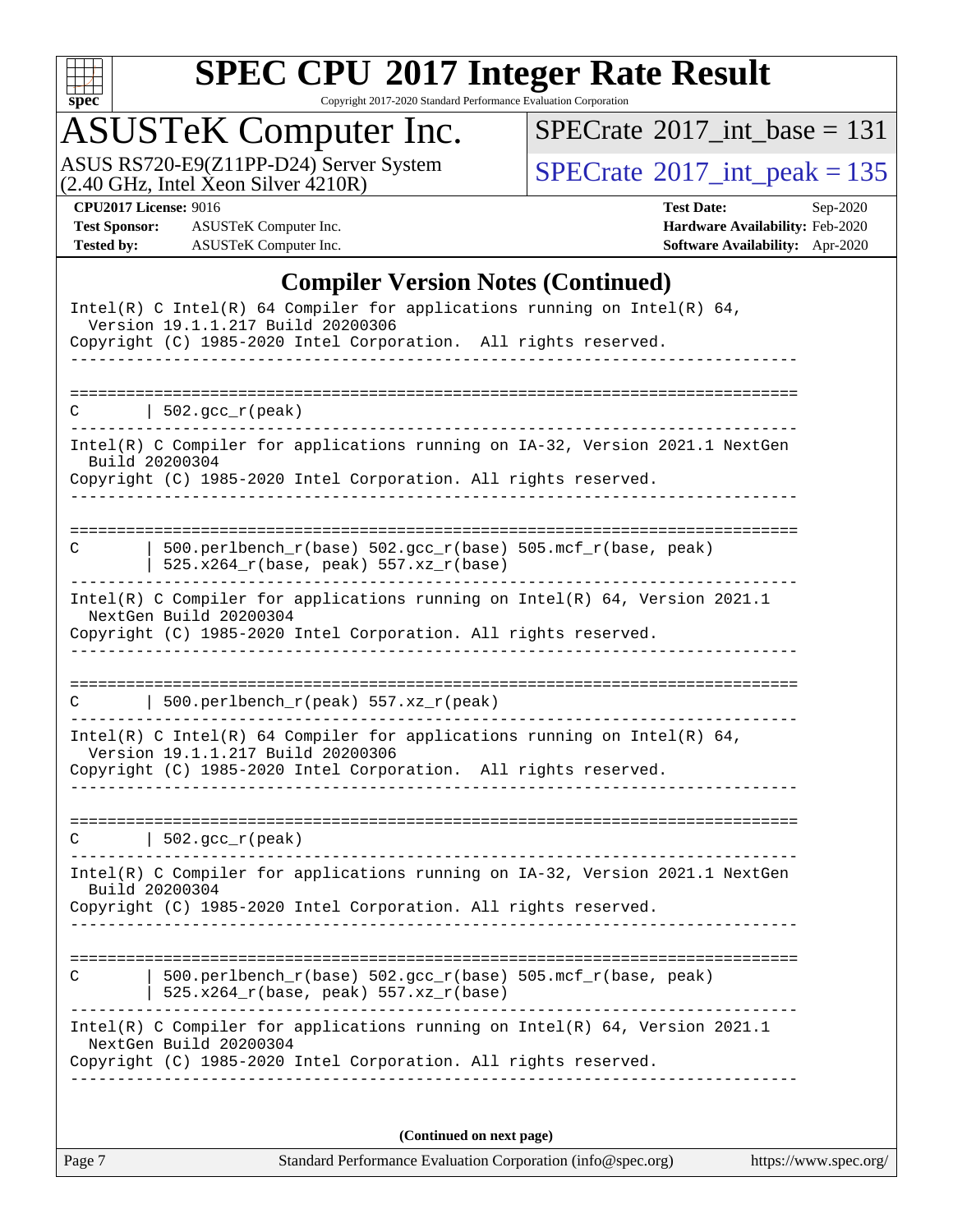

Copyright 2017-2020 Standard Performance Evaluation Corporation

## ASUSTeK Computer Inc.

ASUS RS720-E9(Z11PP-D24) Server System<br>(2.40 GHz, Intel Xeon Silver 4210R)

 $SPECTate$ <sup>®</sup>[2017\\_int\\_base =](http://www.spec.org/auto/cpu2017/Docs/result-fields.html#SPECrate2017intbase) 131

 $SPECTate<sup>®</sup>2017_int_ppeak = 135$ 

**[Test Sponsor:](http://www.spec.org/auto/cpu2017/Docs/result-fields.html#TestSponsor)** ASUSTeK Computer Inc. **[Hardware Availability:](http://www.spec.org/auto/cpu2017/Docs/result-fields.html#HardwareAvailability)** Feb-2020 **[Tested by:](http://www.spec.org/auto/cpu2017/Docs/result-fields.html#Testedby)** ASUSTeK Computer Inc. **[Software Availability:](http://www.spec.org/auto/cpu2017/Docs/result-fields.html#SoftwareAvailability)** Apr-2020

**[CPU2017 License:](http://www.spec.org/auto/cpu2017/Docs/result-fields.html#CPU2017License)** 9016 **[Test Date:](http://www.spec.org/auto/cpu2017/Docs/result-fields.html#TestDate)** Sep-2020

### **[Compiler Version Notes \(Continued\)](http://www.spec.org/auto/cpu2017/Docs/result-fields.html#CompilerVersionNotes)**

### **[Base Compiler Invocation](http://www.spec.org/auto/cpu2017/Docs/result-fields.html#BaseCompilerInvocation)**

[C benchmarks](http://www.spec.org/auto/cpu2017/Docs/result-fields.html#Cbenchmarks): [icc](http://www.spec.org/cpu2017/results/res2020q4/cpu2017-20200925-24013.flags.html#user_CCbase_intel_icc_66fc1ee009f7361af1fbd72ca7dcefbb700085f36577c54f309893dd4ec40d12360134090235512931783d35fd58c0460139e722d5067c5574d8eaf2b3e37e92)

| $C_{++}$ benchmarks: |  |
|----------------------|--|
| icpc                 |  |

[Fortran benchmarks](http://www.spec.org/auto/cpu2017/Docs/result-fields.html#Fortranbenchmarks): [ifort](http://www.spec.org/cpu2017/results/res2020q4/cpu2017-20200925-24013.flags.html#user_FCbase_intel_ifort_8111460550e3ca792625aed983ce982f94888b8b503583aa7ba2b8303487b4d8a21a13e7191a45c5fd58ff318f48f9492884d4413fa793fd88dd292cad7027ca)

### **[Base Portability Flags](http://www.spec.org/auto/cpu2017/Docs/result-fields.html#BasePortabilityFlags)**

 500.perlbench\_r: [-DSPEC\\_LP64](http://www.spec.org/cpu2017/results/res2020q4/cpu2017-20200925-24013.flags.html#b500.perlbench_r_basePORTABILITY_DSPEC_LP64) [-DSPEC\\_LINUX\\_X64](http://www.spec.org/cpu2017/results/res2020q4/cpu2017-20200925-24013.flags.html#b500.perlbench_r_baseCPORTABILITY_DSPEC_LINUX_X64) 502.gcc\_r: [-DSPEC\\_LP64](http://www.spec.org/cpu2017/results/res2020q4/cpu2017-20200925-24013.flags.html#suite_basePORTABILITY502_gcc_r_DSPEC_LP64) 505.mcf\_r: [-DSPEC\\_LP64](http://www.spec.org/cpu2017/results/res2020q4/cpu2017-20200925-24013.flags.html#suite_basePORTABILITY505_mcf_r_DSPEC_LP64) 520.omnetpp\_r: [-DSPEC\\_LP64](http://www.spec.org/cpu2017/results/res2020q4/cpu2017-20200925-24013.flags.html#suite_basePORTABILITY520_omnetpp_r_DSPEC_LP64) 523.xalancbmk\_r: [-DSPEC\\_LP64](http://www.spec.org/cpu2017/results/res2020q4/cpu2017-20200925-24013.flags.html#suite_basePORTABILITY523_xalancbmk_r_DSPEC_LP64) [-DSPEC\\_LINUX](http://www.spec.org/cpu2017/results/res2020q4/cpu2017-20200925-24013.flags.html#b523.xalancbmk_r_baseCXXPORTABILITY_DSPEC_LINUX)

**(Continued on next page)**

Page 8 Standard Performance Evaluation Corporation [\(info@spec.org\)](mailto:info@spec.org) <https://www.spec.org/>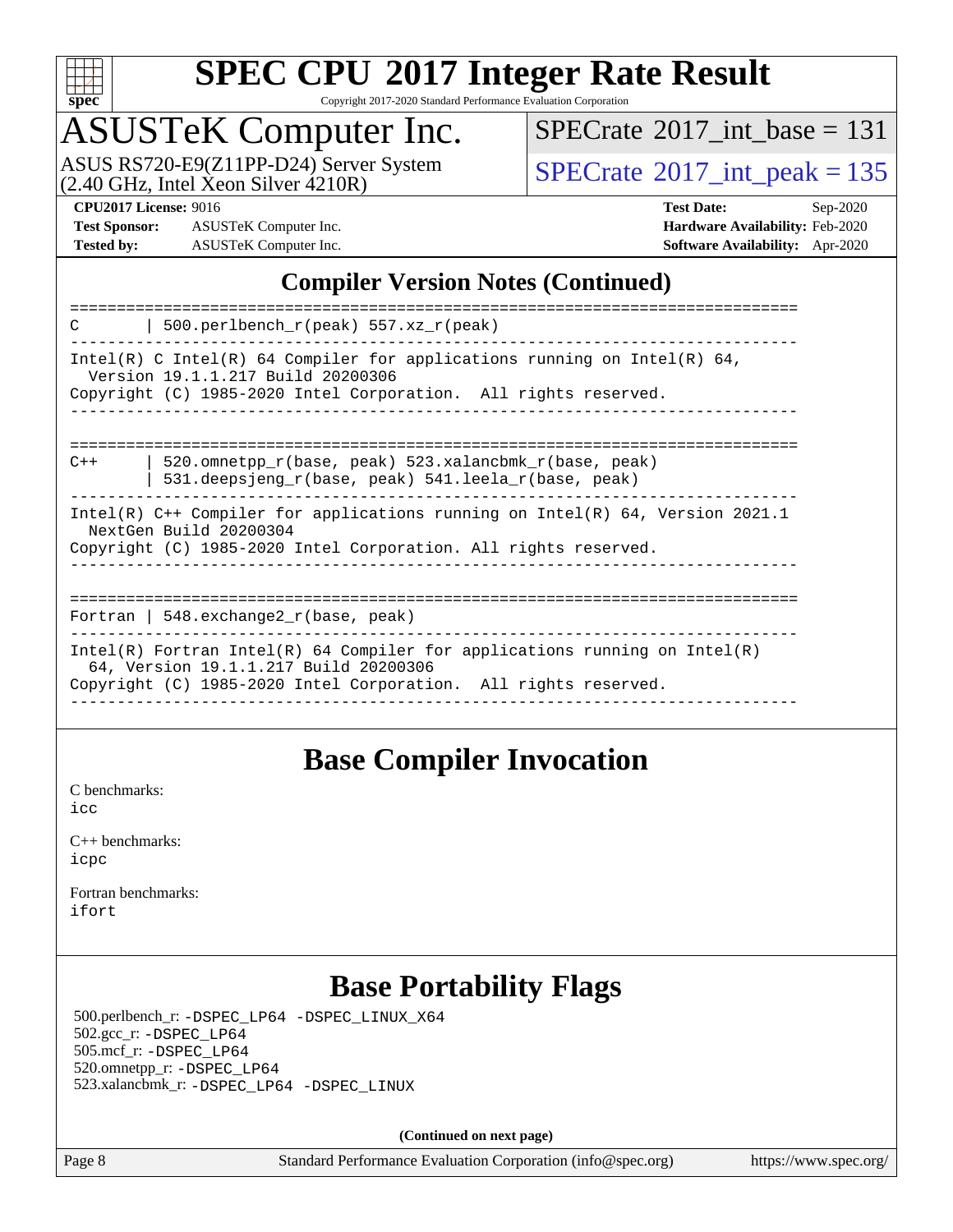

Copyright 2017-2020 Standard Performance Evaluation Corporation

### ASUSTeK Computer Inc.

 $(2.40 \text{ GHz}, \text{Intel } \hat{\text{X}}$ con Silver  $4210\text{R}$ ) ASUS RS720-E9(Z11PP-D24) Server System  $\sqrt{SPECrate}$  $\sqrt{SPECrate}$  $\sqrt{SPECrate}$  SQ17\_int\_peak = 135

 $SPECTate$ <sup>®</sup>[2017\\_int\\_base =](http://www.spec.org/auto/cpu2017/Docs/result-fields.html#SPECrate2017intbase) 131

**[Test Sponsor:](http://www.spec.org/auto/cpu2017/Docs/result-fields.html#TestSponsor)** ASUSTeK Computer Inc. **[Hardware Availability:](http://www.spec.org/auto/cpu2017/Docs/result-fields.html#HardwareAvailability)** Feb-2020 **[Tested by:](http://www.spec.org/auto/cpu2017/Docs/result-fields.html#Testedby)** ASUSTeK Computer Inc. **[Software Availability:](http://www.spec.org/auto/cpu2017/Docs/result-fields.html#SoftwareAvailability)** Apr-2020

**[CPU2017 License:](http://www.spec.org/auto/cpu2017/Docs/result-fields.html#CPU2017License)** 9016 **[Test Date:](http://www.spec.org/auto/cpu2017/Docs/result-fields.html#TestDate)** Sep-2020

### **[Base Portability Flags \(Continued\)](http://www.spec.org/auto/cpu2017/Docs/result-fields.html#BasePortabilityFlags)**

 525.x264\_r: [-DSPEC\\_LP64](http://www.spec.org/cpu2017/results/res2020q4/cpu2017-20200925-24013.flags.html#suite_basePORTABILITY525_x264_r_DSPEC_LP64) 531.deepsjeng\_r: [-DSPEC\\_LP64](http://www.spec.org/cpu2017/results/res2020q4/cpu2017-20200925-24013.flags.html#suite_basePORTABILITY531_deepsjeng_r_DSPEC_LP64) 541.leela\_r: [-DSPEC\\_LP64](http://www.spec.org/cpu2017/results/res2020q4/cpu2017-20200925-24013.flags.html#suite_basePORTABILITY541_leela_r_DSPEC_LP64) 548.exchange2\_r: [-DSPEC\\_LP64](http://www.spec.org/cpu2017/results/res2020q4/cpu2017-20200925-24013.flags.html#suite_basePORTABILITY548_exchange2_r_DSPEC_LP64) 557.xz\_r: [-DSPEC\\_LP64](http://www.spec.org/cpu2017/results/res2020q4/cpu2017-20200925-24013.flags.html#suite_basePORTABILITY557_xz_r_DSPEC_LP64)

### **[Base Optimization Flags](http://www.spec.org/auto/cpu2017/Docs/result-fields.html#BaseOptimizationFlags)**

[C benchmarks](http://www.spec.org/auto/cpu2017/Docs/result-fields.html#Cbenchmarks):

```
-m64 -qnextgen -std=c11
-Wl,-plugin-opt=-x86-branches-within-32B-boundaries -Wl,-z,muldefs
-xCORE-AVX512 -O3 -ffast-math -flto -mfpmath=sse -funroll-loops
-fuse-ld=gold -qopt-mem-layout-trans=4
-L/usr/local/IntelCompiler19/compilers_and_libraries_2020.1.217/linux/compiler/lib/intel64_lin
-lqkmalloc
```
#### [C++ benchmarks](http://www.spec.org/auto/cpu2017/Docs/result-fields.html#CXXbenchmarks):

```
-m64 -qnextgen -Wl,-plugin-opt=-x86-branches-within-32B-boundaries
-Wl,-z,muldefs -xCORE-AVX512 -O3 -ffast-math -flto -mfpmath=sse
-funroll-loops -fuse-ld=gold -qopt-mem-layout-trans=4
-L/usr/local/IntelCompiler19/compilers_and_libraries_2020.1.217/linux/compiler/lib/intel64_lin
-lqkmalloc
```
#### [Fortran benchmarks:](http://www.spec.org/auto/cpu2017/Docs/result-fields.html#Fortranbenchmarks)

```
-m64 -Wl,-plugin-opt=-x86-branches-within-32B-boundaries -Wl,-z,muldefs
-xCORE-AVX512 -O3 -ipo -no-prec-div -qopt-mem-layout-trans=4
-nostandard-realloc-lhs -align array32byte -auto
-mbranches-within-32B-boundaries
-L/usr/local/IntelCompiler19/compilers_and_libraries_2020.1.217/linux/compiler/lib/intel64_lin
-lqkmalloc
```
### **[Peak Compiler Invocation](http://www.spec.org/auto/cpu2017/Docs/result-fields.html#PeakCompilerInvocation)**

[C benchmarks](http://www.spec.org/auto/cpu2017/Docs/result-fields.html#Cbenchmarks): [icc](http://www.spec.org/cpu2017/results/res2020q4/cpu2017-20200925-24013.flags.html#user_CCpeak_intel_icc_66fc1ee009f7361af1fbd72ca7dcefbb700085f36577c54f309893dd4ec40d12360134090235512931783d35fd58c0460139e722d5067c5574d8eaf2b3e37e92)

[C++ benchmarks:](http://www.spec.org/auto/cpu2017/Docs/result-fields.html#CXXbenchmarks) [icpc](http://www.spec.org/cpu2017/results/res2020q4/cpu2017-20200925-24013.flags.html#user_CXXpeak_intel_icpc_c510b6838c7f56d33e37e94d029a35b4a7bccf4766a728ee175e80a419847e808290a9b78be685c44ab727ea267ec2f070ec5dc83b407c0218cded6866a35d07)

[Fortran benchmarks](http://www.spec.org/auto/cpu2017/Docs/result-fields.html#Fortranbenchmarks): [ifort](http://www.spec.org/cpu2017/results/res2020q4/cpu2017-20200925-24013.flags.html#user_FCpeak_intel_ifort_8111460550e3ca792625aed983ce982f94888b8b503583aa7ba2b8303487b4d8a21a13e7191a45c5fd58ff318f48f9492884d4413fa793fd88dd292cad7027ca)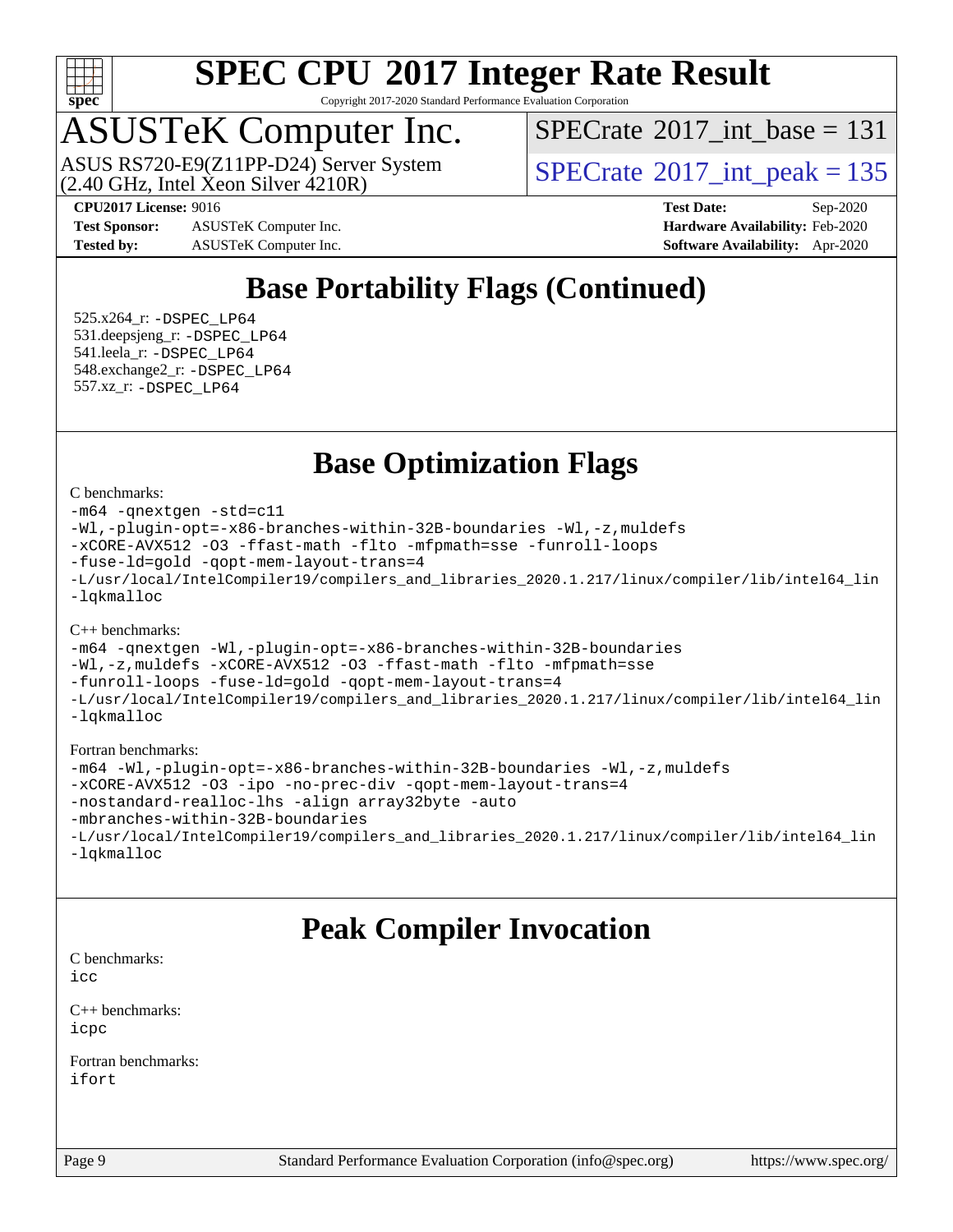

Copyright 2017-2020 Standard Performance Evaluation Corporation

## ASUSTeK Computer Inc.

 $(2.40 \text{ GHz}, \text{Intel } \hat{\text{X}}$ con Silver  $4210\text{R}$ ) ASUS RS720-E9(Z11PP-D24) Server System  $\sqrt{SPECrate}$  $\sqrt{SPECrate}$  $\sqrt{SPECrate}$  SQ17\_int\_peak = 135

 $SPECTate$ <sup>®</sup>[2017\\_int\\_base =](http://www.spec.org/auto/cpu2017/Docs/result-fields.html#SPECrate2017intbase) 131

**[Test Sponsor:](http://www.spec.org/auto/cpu2017/Docs/result-fields.html#TestSponsor)** ASUSTeK Computer Inc. **[Hardware Availability:](http://www.spec.org/auto/cpu2017/Docs/result-fields.html#HardwareAvailability)** Feb-2020 **[Tested by:](http://www.spec.org/auto/cpu2017/Docs/result-fields.html#Testedby)** ASUSTeK Computer Inc. **[Software Availability:](http://www.spec.org/auto/cpu2017/Docs/result-fields.html#SoftwareAvailability)** Apr-2020

**[CPU2017 License:](http://www.spec.org/auto/cpu2017/Docs/result-fields.html#CPU2017License)** 9016 **[Test Date:](http://www.spec.org/auto/cpu2017/Docs/result-fields.html#TestDate)** Sep-2020

### **[Peak Portability Flags](http://www.spec.org/auto/cpu2017/Docs/result-fields.html#PeakPortabilityFlags)**

 500.perlbench\_r: [-DSPEC\\_LP64](http://www.spec.org/cpu2017/results/res2020q4/cpu2017-20200925-24013.flags.html#b500.perlbench_r_peakPORTABILITY_DSPEC_LP64) [-DSPEC\\_LINUX\\_X64](http://www.spec.org/cpu2017/results/res2020q4/cpu2017-20200925-24013.flags.html#b500.perlbench_r_peakCPORTABILITY_DSPEC_LINUX_X64) 502.gcc\_r: [-D\\_FILE\\_OFFSET\\_BITS=64](http://www.spec.org/cpu2017/results/res2020q4/cpu2017-20200925-24013.flags.html#user_peakPORTABILITY502_gcc_r_file_offset_bits_64_5ae949a99b284ddf4e95728d47cb0843d81b2eb0e18bdfe74bbf0f61d0b064f4bda2f10ea5eb90e1dcab0e84dbc592acfc5018bc955c18609f94ddb8d550002c) 505.mcf\_r: [-DSPEC\\_LP64](http://www.spec.org/cpu2017/results/res2020q4/cpu2017-20200925-24013.flags.html#suite_peakPORTABILITY505_mcf_r_DSPEC_LP64) 520.omnetpp\_r: [-DSPEC\\_LP64](http://www.spec.org/cpu2017/results/res2020q4/cpu2017-20200925-24013.flags.html#suite_peakPORTABILITY520_omnetpp_r_DSPEC_LP64) 523.xalancbmk\_r: [-DSPEC\\_LP64](http://www.spec.org/cpu2017/results/res2020q4/cpu2017-20200925-24013.flags.html#suite_peakPORTABILITY523_xalancbmk_r_DSPEC_LP64) [-DSPEC\\_LINUX](http://www.spec.org/cpu2017/results/res2020q4/cpu2017-20200925-24013.flags.html#b523.xalancbmk_r_peakCXXPORTABILITY_DSPEC_LINUX) 525.x264\_r: [-DSPEC\\_LP64](http://www.spec.org/cpu2017/results/res2020q4/cpu2017-20200925-24013.flags.html#suite_peakPORTABILITY525_x264_r_DSPEC_LP64) 531.deepsjeng\_r: [-DSPEC\\_LP64](http://www.spec.org/cpu2017/results/res2020q4/cpu2017-20200925-24013.flags.html#suite_peakPORTABILITY531_deepsjeng_r_DSPEC_LP64) 541.leela\_r: [-DSPEC\\_LP64](http://www.spec.org/cpu2017/results/res2020q4/cpu2017-20200925-24013.flags.html#suite_peakPORTABILITY541_leela_r_DSPEC_LP64) 548.exchange2\_r: [-DSPEC\\_LP64](http://www.spec.org/cpu2017/results/res2020q4/cpu2017-20200925-24013.flags.html#suite_peakPORTABILITY548_exchange2_r_DSPEC_LP64) 557.xz\_r: [-DSPEC\\_LP64](http://www.spec.org/cpu2017/results/res2020q4/cpu2017-20200925-24013.flags.html#suite_peakPORTABILITY557_xz_r_DSPEC_LP64)

### **[Peak Optimization Flags](http://www.spec.org/auto/cpu2017/Docs/result-fields.html#PeakOptimizationFlags)**

[C benchmarks](http://www.spec.org/auto/cpu2017/Docs/result-fields.html#Cbenchmarks):

```
Page 10 Standard Performance Evaluation Corporation (info@spec.org) https://www.spec.org/
  500.perlbench_r: -Wl,-z,muldefs -prof-gen(pass 1) -prof-use(pass 2)
-xCORE-AVX512 -ipo -O3 -no-prec-div
-qopt-mem-layout-trans=4 -fno-strict-overflow
-mbranches-within-32B-boundaries
-L/usr/local/IntelCompiler19/compilers_and_libraries_2020.1.217/linux/compiler/lib/intel64_lin
-lqkmalloc
  502.gcc_r: -m32
-L/usr/local/IntelCompiler19/compilers_and_libraries_2020.1.217/linux/compiler/lib/ia32_lin
-std=gnu89
-Wl,-plugin-opt=-x86-branches-within-32B-boundaries
-Wl,-z,muldefs -fprofile-generate(pass 1)
-fprofile-use=default.profdata(pass 2) -xCORE-AVX512 -flto
-Ofast(pass 1) -O3 -ffast-math -qnextgen -fuse-ld=gold
-qopt-mem-layout-trans=4 -L/usr/local/jemalloc32-5.0.1/lib
-ljemalloc
  505.mcf_r: basepeak = yes
  525.x264_r: -m64 -qnextgen -std=c11
-Wl,-plugin-opt=-x86-branches-within-32B-boundaries
-Wl,-z,muldefs -xCORE-AVX512 -flto -O3 -ffast-math
-fuse-ld=gold -qopt-mem-layout-trans=4 -fno-alias
-L/usr/local/IntelCompiler19/compilers_and_libraries_2020.1.217/linux/compiler/lib/intel64_lin
-lqkmalloc
  557.xz_r: -Wl,-z,muldefs -xCORE-AVX512 -ipo -O3 -no-prec-div
-qopt-mem-layout-trans=4 -mbranches-within-32B-boundaries
-L/usr/local/IntelCompiler19/compilers_and_libraries_2020.1.217/linux/compiler/lib/intel64_lin
                                      (Continued on next page)
```